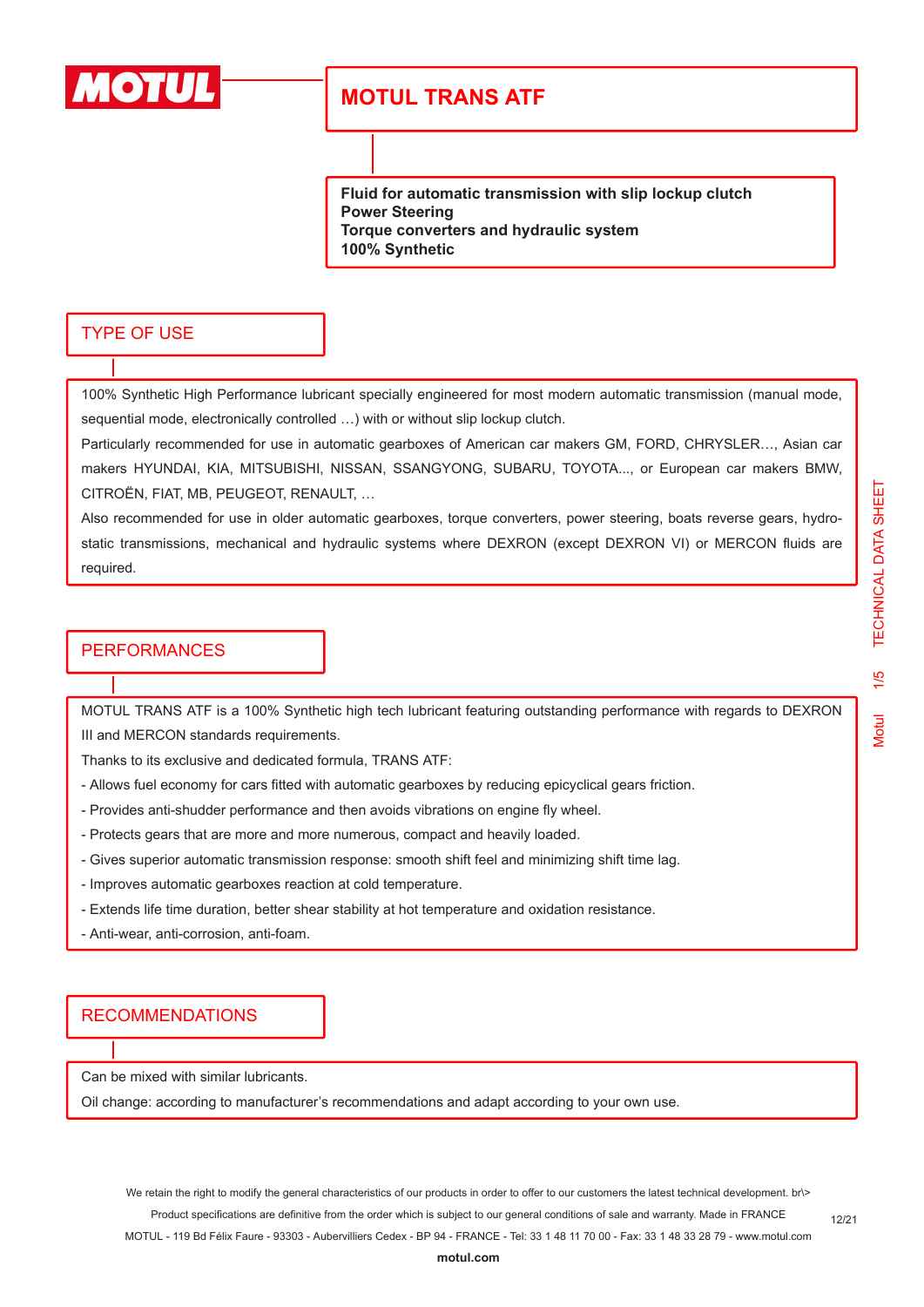

**Fluid for automatic transmission with slip lockup clutch Power Steering Torque converters and hydraulic system 100% Synthetic**

### **PROPERTIES**

| Color                                           | Visual     | Amber                        |
|-------------------------------------------------|------------|------------------------------|
| Density at $20^{\circ}$ C (68 $^{\circ}$ F)     | ASTM D1298 | 0.845                        |
| Viscosity at $40^{\circ}$ C (104 $^{\circ}$ F)  | ASTM D445  | $36.2 \text{ mm}^2/\text{s}$ |
| Viscosity at $100^{\circ}$ C (212 $^{\circ}$ F) | ASTM D445  | $7.6$ mm <sup>2</sup> /s     |
| Viscosity Index                                 | ASTM D2270 | 185.0                        |
| Flash point                                     | ASTM D92   | 218.0 °C / 414.0 °F          |

We retain the right to modify the general characteristics of our products in order to offer to our customers the latest technical development. br\> Product specifications are definitive from the order which is subject to our general conditions of sale and warranty. Made in FRANCE

MOTUL - 119 Bd Félix Faure - 93303 - Aubervilliers Cedex - BP 94 - FRANCE - Tel: 33 1 48 11 70 00 - Fax: 33 1 48 33 28 79 - www.motul.com

12/21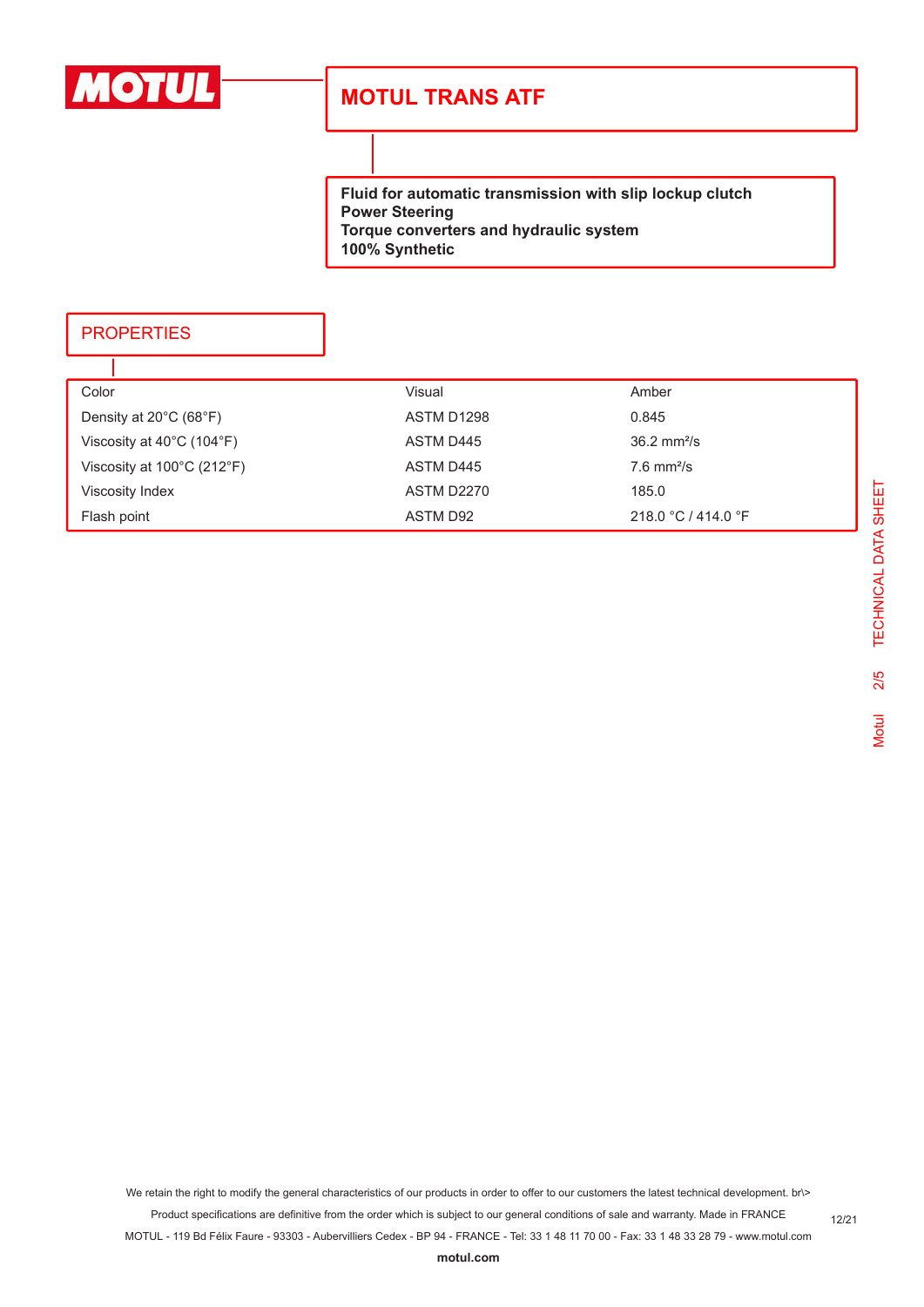

**Fluid for automatic transmission with slip lockup clutch Power Steering Torque converters and hydraulic system 100% Synthetic**

| <b>OE PERFORMANCES</b>                  |                                                                                                                                                                                                                                                 |  |
|-----------------------------------------|-------------------------------------------------------------------------------------------------------------------------------------------------------------------------------------------------------------------------------------------------|--|
| <b>ACURA</b>                            | ATF Z1 (except CVTs)                                                                                                                                                                                                                            |  |
| <b>ALLISON TRANS-</b><br><b>MISSION</b> | C-4, TES-295                                                                                                                                                                                                                                    |  |
| <b>AUDI</b>                             | G 052 025, G 052 162, G 052 533, G 052 990, G 055 005, G<br>055 025, Tip-tronic                                                                                                                                                                 |  |
| <b>BENTLEY</b>                          | PY112995PA                                                                                                                                                                                                                                      |  |
| <b>BMW</b>                              | 81 22 9 400 272, 83 22 0 026 922, 83 22 0 142 516, 83 22 0<br>402 413, 83 22 2 305 396 (ATF2), 83 22 9 407 765, 83 22 9<br>407 807, ATF2, ETL 7045E, ETL 8072B, LA2634, LT 71141                                                                |  |
| <b>CHRYSLER</b>                         | ATF+, ATF+2, ATF+3, ATF+4, MS 5931, MS 7176, MS<br>7176D, MS 7176E, MS 9602                                                                                                                                                                     |  |
| <b>CITROËN</b>                          | 9730 AC, 9735-EJ, AL4 Automatic Gearbox Oil (# 9730.AE),<br>JWS 3309, Z 000169756                                                                                                                                                               |  |
| <b>DAIHATSU</b>                         | AMMIX ATF D-II, AMMIX ATF D-III SP                                                                                                                                                                                                              |  |
| <b>DAIMLER</b>                          | ATF+3, ATF+4                                                                                                                                                                                                                                    |  |
| <b>DS (CAPSA)</b>                       | 9730 AC. 9735-EJ. JWS 3309, Z 000169756                                                                                                                                                                                                         |  |
| <b>FIAT</b>                             | 9.55550-AG1, 9.55550-AG2, 9.55550-AV1, 9.55550-AV2,<br>9.55550-AV4                                                                                                                                                                              |  |
| <b>FORD</b>                             | ESP-M2C166-H, FNR5, M2C185-A, M2C186-A, MERCON,<br>MERCON SP, MERCON V, SQ-M2C9010-A, WSA-<br>M2C195-A, WSS-M2C138-CJ, WSS-M2C166-H, WSS-<br>M2C924-A, XL-12, XT-2-QDX, XT-2-QDX (M), XT-2-QSM<br>(Syn), XT-5-QM, XT-6-QSP, XT-8-QAW, XT-9-QMM5 |  |
| <b>FUCHS</b>                            | TITAN 3353, TITAN ATF 4400                                                                                                                                                                                                                      |  |
| <b>GENERAL MOTORS</b>                   | 19256039, 1940771, 1940773, 88861950, 88861951,<br>88900925, 9985010, GM DEXRON II D, GM DEXRON II E,<br>GM DEXRON III G, GM DEXRON III H                                                                                                       |  |
| <b>HONDA</b>                            | 082000-9001, ATF DW-1 (except CVTs), ATF Z1 (except<br>CVTs), Special ATF Honda, Special Honda Power Steering<br>Fluid                                                                                                                          |  |
| <b>HYUNDAI</b>                          | 040000C90SG, ATF 9638, DEX-II, JWS 3314, Matic D,<br>Red-1, SP II, SP III                                                                                                                                                                       |  |
| <b>INFINITI</b>                         | ATF FMS, MATIC D, MATIC J, MATIC K, MATIC S, MATIC<br>W                                                                                                                                                                                         |  |
| <b>ISUZU</b>                            | ATF Z1 (except CVTs), Besco ATF II, H50235, SCS                                                                                                                                                                                                 |  |
| JAGUAR LAND<br><b>ROVER</b>             | Jaguar Fluid 8432, JLM 20237, JLM 20238, M-1375.4                                                                                                                                                                                               |  |
| JEEP                                    | ATF+3                                                                                                                                                                                                                                           |  |
| KIA                                     | ATF SP-3, DEX-II, JWS 3314, Matic D, Red-1, SP II, SP III,<br>UM040 CH020                                                                                                                                                                       |  |
| <b>LAND ROVER</b>                       | M-1375.4, N402, STC 4863, TYK500050                                                                                                                                                                                                             |  |
| <b>LEXUS</b>                            | ATF Type T-IV, ATF WS, JWS 3324, NWS 9638                                                                                                                                                                                                       |  |
| MASERATI                                | 231603                                                                                                                                                                                                                                          |  |
| MAZDA                                   | 6-sp AT, ATF D-II, ATF F-1, ATF M-III, ATF M-V, JWS 3317                                                                                                                                                                                        |  |

We retain the right to modify the general characteristics of our products in order to offer to our customers the latest technical development. br\> Product specifications are definitive from the order which is subject to our general conditions of sale and warranty. Made in FRANCE MOTUL - 119 Bd Félix Faure - 93303 - Aubervilliers Cedex - BP 94 - FRANCE - Tel: 33 1 48 11 70 00 - Fax: 33 1 48 33 28 79 - www.motul.com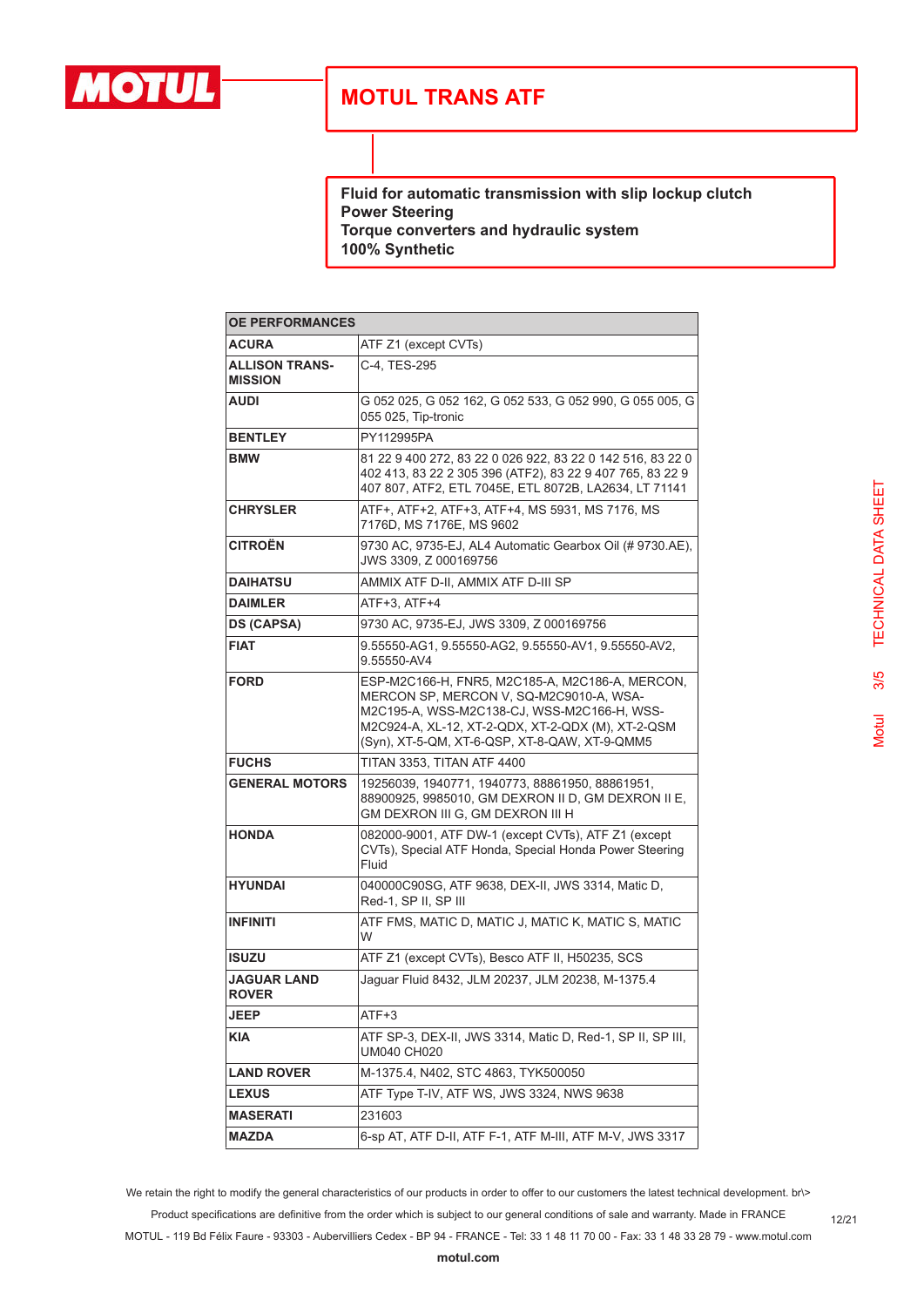

**Fluid for automatic transmission with slip lockup clutch Power Steering Torque converters and hydraulic system 100% Synthetic**

| <b>MERCEDES-BENZ</b> | A 001 989 22 03, MB 236.1, MB 236.10, MB 236.11, MB<br>236.12, MB 236.3, MB 236.5, MB 236.7, MB 236.9                                                         |
|----------------------|---------------------------------------------------------------------------------------------------------------------------------------------------------------|
| <b>MINI</b>          | 81 22 9 400 272, 83 22 0 402 413, ASW 3309, ETL 7045E,<br>LA2634                                                                                              |
| <b>MITSUBISHI</b>    | ATF-J2, ATF-J3, ATF-PA, AYC Fluid, Diamond (USA) / Dia<br>Queen PSF, PSF 3, SP II, SP III                                                                     |
| <b>NISSAN</b>        | ATF D3M, ATF FMS, MATIC D, MATIC J, MATIC K, MATIC<br>S, MATIC W, PSF-II                                                                                      |
| <b>OPEL</b>          | GM 1940700, GM 1940767, GM 21005966 Transaxle, GM<br>2217466                                                                                                  |
| <b>PEUGEOT</b>       | 9730 AC, 9735-EJ, JWS 3309, Z 000169756                                                                                                                       |
| <b>PORSCHE</b>       | 043 205 28, 999 917 547 00 (A2)                                                                                                                               |
| <b>RENAULT</b>       | CLIP, DP0, Elfmatic J6, matic D2, matic D3                                                                                                                    |
| <b>ROLLS-ROYCE</b>   | PL 31493PA                                                                                                                                                    |
| <b>ROVER</b>         | ATF 206                                                                                                                                                       |
| <b>SAAB</b>          | 93 160 393, 93 165 147, JWS 3309                                                                                                                              |
| <b>SATURN</b>        | 22686186. T-IV                                                                                                                                                |
| <b>SEAT</b>          | G 052 533, G 052 990                                                                                                                                          |
| <b>SKODA</b>         | G 052 533, G 052 990                                                                                                                                          |
| <b>SUBARU</b>        | ATF HP, KO410Y0700, SKU: SOA868V9241                                                                                                                          |
| <b>SUZUKI</b>        | JWS 2384K, JWS 3314, JWS 3317                                                                                                                                 |
| <b>TOYOTA</b>        | 08886-00405, 08886-81015, ATF D-III, ATF Type T, ATF<br>Type T-II, ATF Type T-III, ATF Type T-IV, ATF WS, JWS<br>2312D, JWS 3309, JWS 3324, LF                |
| <b>VAUXHALL</b>      | GM 1940700, GM 1940767, GM 21005966 Transaxle, GM<br>2217466                                                                                                  |
| <b>VOITH</b>         | G607 (H55.6335xx)                                                                                                                                             |
| <b>VOLVO</b>         | 1161521, 1161540, 97340, 97342                                                                                                                                |
| <b>VW</b>            | G 052 025, G 052 162, G 052 533, G 052 990, G 055 005, G<br>055 025, TL 52 162                                                                                |
| ZF                   | Lifeguard 5, Lifeguard 6, S671 090 170, S671 090 255, TE-<br>ML 03D, TE-ML 04D, TE-ML 09, TE-ML 09A, TE-ML 09B,<br>TE-ML 14A, TE-ML 14B, TE-ML 16L, TE-ML 17C |
| <b>PRODUCTS</b>      |                                                                                                                                                               |
| <b>AISIN</b>         | AW-F21, CLIP, FF ATF, JWS 2312D, JWS 3309, JWS 3314,<br><b>JWS 3317</b>                                                                                       |
| AML                  | 4G4319A509 / AA / S                                                                                                                                           |
| <b>APPOLLOIL</b>     | ATF Red-1K                                                                                                                                                    |
| <b>CASTROL</b>       | Transmax J, Transmax Z, TranSynd                                                                                                                              |
| <b>ESSO</b>          | ATF LT 71141, JWS 3314                                                                                                                                        |
| <b>IDEMITSU</b>      | ATF HP, K17                                                                                                                                                   |
| <b>JATCO</b>         | 1A, JF613E                                                                                                                                                    |
| <b>MOBIL</b>         | ATF 3309, ATF 3317                                                                                                                                            |

TECHNICAL DATA SHEET Motul 4/5 TECHNICAL DATA SHEET $4/5$ **Motul** 

We retain the right to modify the general characteristics of our products in order to offer to our customers the latest technical development. br\> Product specifications are definitive from the order which is subject to our general conditions of sale and warranty. Made in FRANCE

MOTUL - 119 Bd Félix Faure - 93303 - Aubervilliers Cedex - BP 94 - FRANCE - Tel: 33 1 48 11 70 00 - Fax: 33 1 48 33 28 79 - www.motul.com